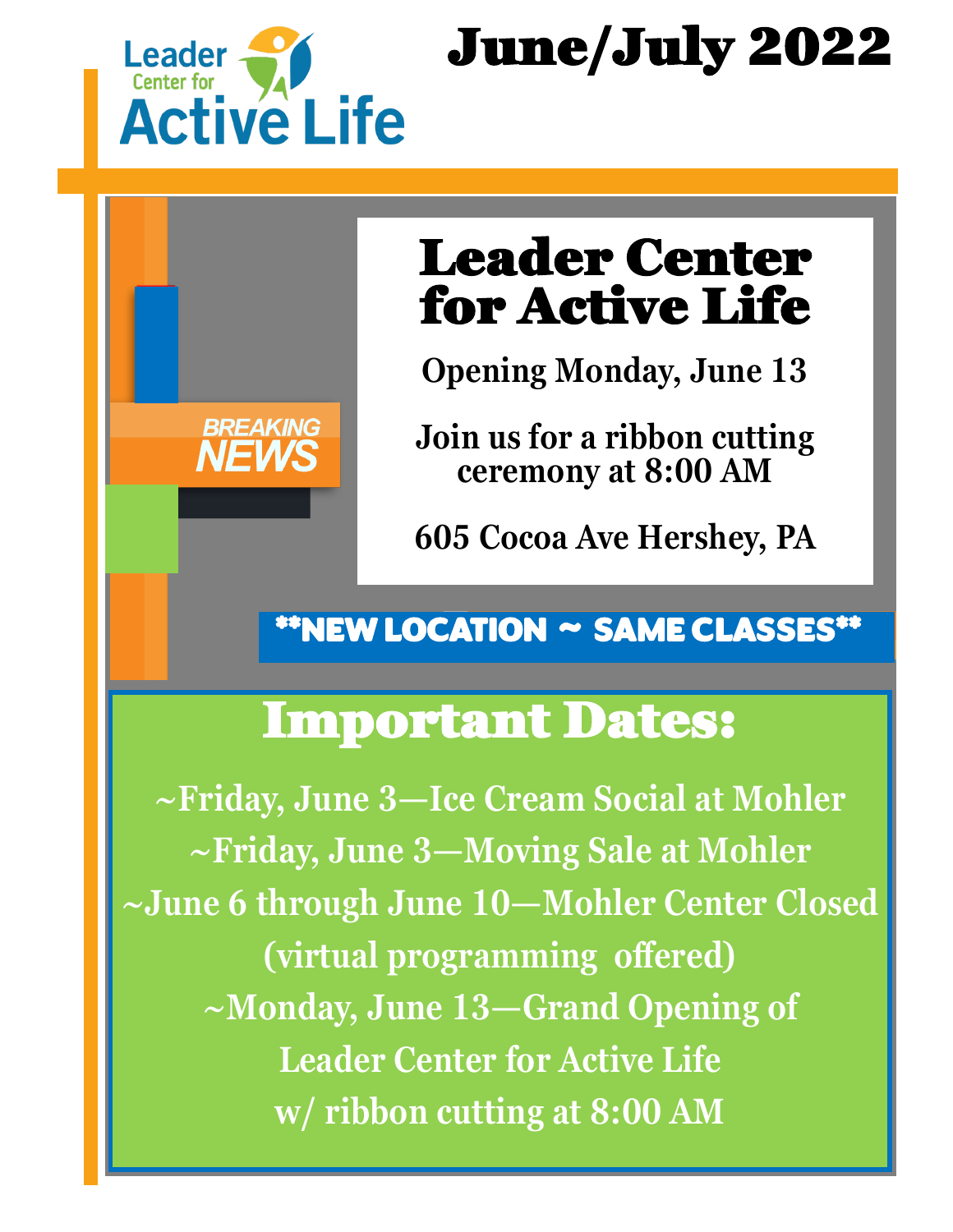### **From the Director's Desk**

We are SO EXCITED to welcome you into our new home at 605 Cocoa Avenue on Monday, June 13. We have our own dedicated entrance, look for signs leading you to our door.

We have worked long and hard to create a welcoming center for you to continue to "get busy living!"

**Most** programs and services remain the same for the time being (silver sneakers, tap and LaBlast times have changed). We are excited at the potential for growth and change that our new home affords us, but we will "live in the house" for a bit before making changes. If you have ideas about program additions, drop us a line and let us know what you would like to see.

Thanks for your support and understanding these past few years. We look forward to seeing you at our new home.

~Melissa

# Did you know...

- 1. Your **key tag** (to sign in for programs) still works at Leader Active Life…..keep those key tags!
- 2. **Senior Farmer's Market Voucher**  Program is back. Contact the office to check your eligibility and get more information.

### **Coming Events:**

**Friday, June 3—Good-Bye Mohler Open House and Ice Cream Social—1:00—3:00 PM.** Sponsored by Country Meadows**.** 

**Friday, June 3– Moving Sale—1:00—4:00.**  Cash and carry, no pre-sales. All items removed that day. Includes furniture, artwork, file cabinets, decorations, book cases, and more.

**Monday, June 6 through Friday, June 10—**Mohler Center closed for in person programs.

**Thursday, June 9—Baltimore Trip leaves from Mohler Center at 6:30 AM.** 

**Monday, June 13—Grand Opening of Leader Center for Active Life** at 605 Cocoa Avenue. 8:00AM Ribbon Cutting!

**Monday, June 27 —Book Club—2:30 PM.**  Lilac Girls By Martha Hall Kelly.

**Monday, July 4—Closed for Independence Day**

**Monday, July 25 —Book Club—2:30 PM.**  Little French Bistro By Nina George.

**Thursday, July 28—Medicare 101—9:00 AM** Are you new to Medicare? Do you have unanswered questions? Dauphin County PA Medi will be conducting presentations to discuss basics of Medicare and comparisons between Medicare Advantage plans and supplements. Contact Shannon Vallier with questions, 717-780-6147 or svallier@dauphinc.org.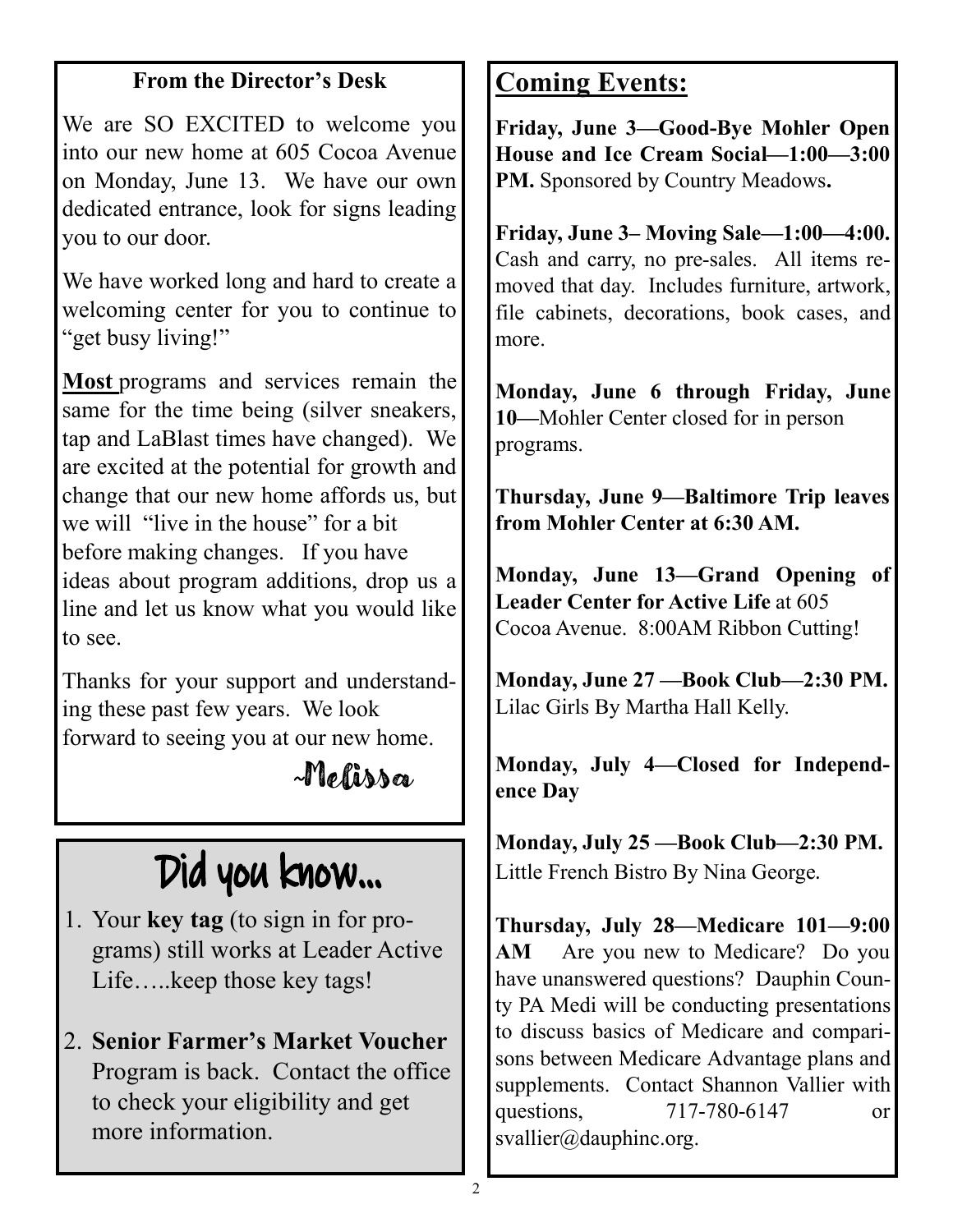### **Trav THE TURNER (BROW): MUST BE FULLY VACCINATED 2022 Travel**

Mohler Travel

#### to West Poin  $F_{\text{m}} = \frac{1}{1 - 1}$  as she transformation of  $\pi$ trip is  $220.$  Tuesday, August 30 **Valor & Honor Trip to West Point/Hudson River**

\_\_\_\_\_\_\_\_\_\_\_\_\_\_\_\_\_\_\_\_\_\_\_\_\_\_\_\_\_\_\_\_\_\_\_\_\_\_\_\_\_\_\_\_\_\_\_\_\_\_\_\_\_\_\_\_\_\_\_\_

Filling fast, register today! Enjoy a guided tour of West Point, a buffet lunch at the ter at 6:15 AM and we will arrive home around 9:00 PM. Cost of the trip is \$160 and **Thursday** includes motorcoach transport, guided tour, luncheon buffet, and cruise. Reserve by  $\sum_{i=1}^{N}$ Thayer Hotel and a 2 hour narrated cruise of the Hudson River. Depart Leader Cen-July 17.

#### **Point the COMBINE WE through a buffet lunch at the SNEW!!!** Moulin Rouge on Broadway Thayer Hotel at West Point. Finally, we board the Pride of the Hudson for a 2 hour **narrated cruise of the Hudson River. Our day starts at 6:15 AM and we will also consider the Hudson River. The Hudson River. And we will also consider the Hudson River. And we will also consider the Music Section River. T**

Enter a world of splendor and romance of eye-popping excess, glitz, and glory! The revolutionary film comes to life onstage, Moulin Rouge is more than a musical, it is a **Baltimore Dine Around Around Triple Around Triple Around Triple Around Triple Around Triple Around Triple Around Triple Around Triple Around Triple Around Triple Around Triple Around Triple Around Triple Around Triple Aro** rt, traditional filsh fund<br>ster ASAD state of mind! Prior to the show we will lunch at Gossip in Hell's Kitchen. Bus departs Leader Center for Active Life at 7:30 AM. We will return around 10:00 PM. Trip includes motorcoach transport, traditional Irish lunch, and orchestra level show tickets. Cost for trip is \$225. Register ASAP.

### $\mathcal{B}$  the morning with a hot breakfast inside the Baltimore Aquarium and prepare Aquarium and prepare Aquarium and prepare  $\mathcal{B}$ **For Yullet and Start on all the Philly Pops Aquarium. Next, enjoy a 45 minute significant significant cruise of Inner Harbor. Then, enjoy a 45 minute significant cruise of Inner Harbor. Then, enjoy a 45 minute significant cruise of Inner Harbor. Then, enjoy a 45 mi**

Start the day at Love Park, perusing over a hundreds quaint shops. In case of inclement weather, we will visit an alternative location. After a fabulous lunch at the Chart House (\*choice of cheeseburger, coconut shrimp, chicken del mar, or blackened salmon), we head to Kimmel Center to be wowed by the Christmas Spectacular, featuring the Philly Pops Festival Chorus, Philadelphia Boys Choir, African Episcopal Church Choir, and more talent to get you in the holiday sprit. We head home after the show with a fast food stop (if needed) on the way. Depart Leader Active Life at 8:30 AM and return home at approximately 8:30 PM. Cost is \$180. Register by November 1.

3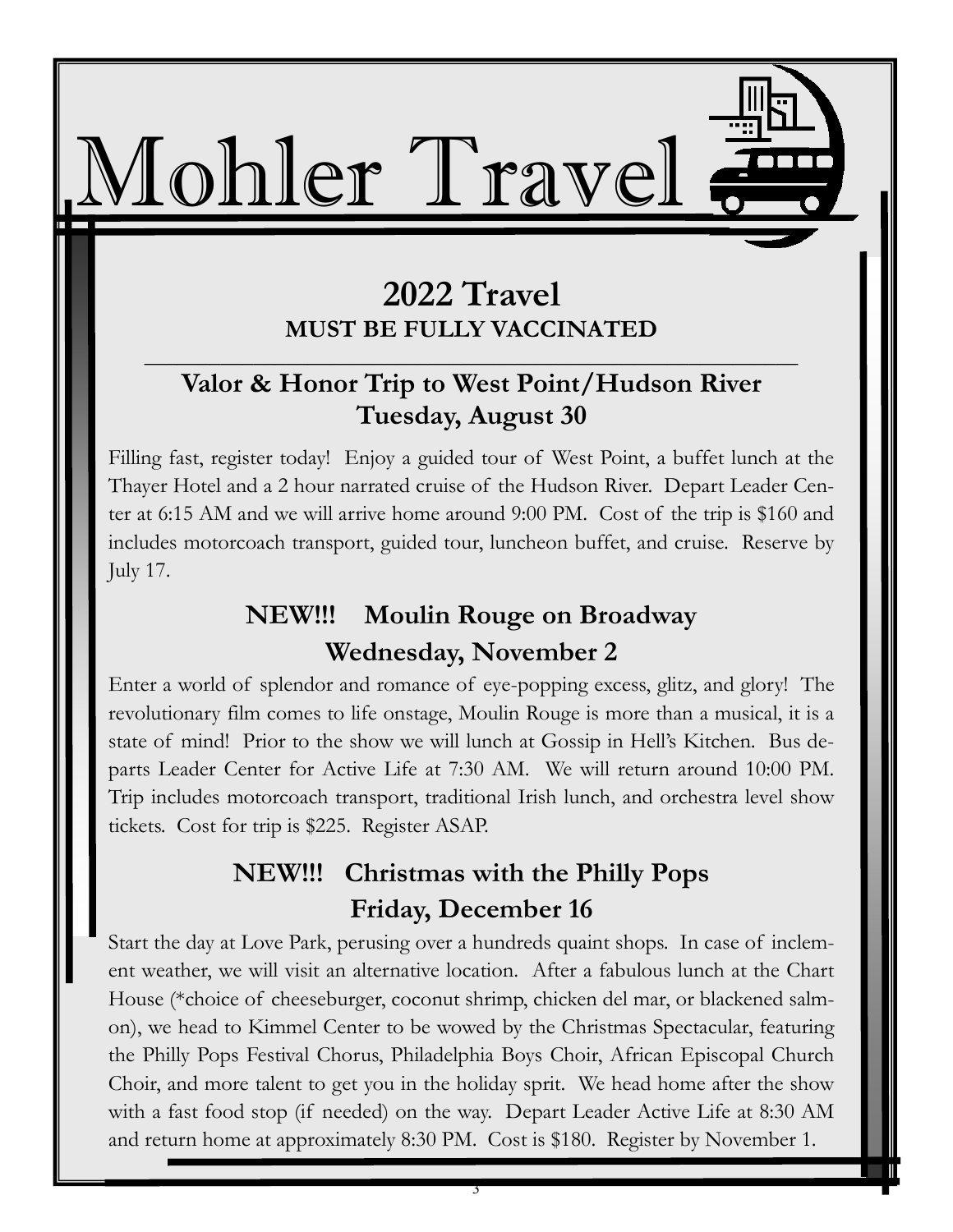|   | Monday                                                                                                                                                                                                          | Tuesday                                                                                                                                                                          | Wednesday                                                                                                                                                                |
|---|-----------------------------------------------------------------------------------------------------------------------------------------------------------------------------------------------------------------|----------------------------------------------------------------------------------------------------------------------------------------------------------------------------------|--------------------------------------------------------------------------------------------------------------------------------------------------------------------------|
|   | <b>Pickleball</b><br>Granada Gym<br>Tuesday and Friday mornings<br>9:00—Intermediate Play<br>10:30—Beginner Play<br>11:00—Instruction available (by appointment)                                                |                                                                                                                                                                                  | $\mathbf{1}$<br>8:30 Pilates<br>9:00 Advanced Tap<br>10:30 Line Dance<br>$1:00$ Bingo<br>1:15 Watercolor<br>1:30 Zoom Zumba Gold<br>4:00 Silver Sneakers<br>6:00 Pilates |
|   | 6<br><b>Closed</b>                                                                                                                                                                                              | $\overline{7}$<br>For                                                                                                                                                            | 8<br>Move to                                                                                                                                                             |
| Ε | <b>13 GRAND OPENING</b><br>8:15 Silver Sneakers<br>8:30 Pilates<br>9:00 Board Meeting<br>9:15 Strengthening w/ Sara<br>10:30 Line Dance<br>1:00 Knitting<br>1:00 Penny Poker<br>1:30 Zumba Gold<br>6:00 Pilates | 14<br>9:00 Tai Chi<br>9:00 Yoga<br>9-12 Fiber & Friends<br>10:00 Chair Yoga<br>10:00 Stretch & Strength dvd<br>11:00 Advanced Tap<br>12:00 Intermediate Bridge<br>12:45 Pinochle | 15<br>8:30 Pilates<br>10:30 Line Dance<br>$1:00$ Bingo<br>1:15 Watercolor<br>1:30 Zoom Zumba Gold<br>3:15 Silver Sneakers<br>6:00 Pilates                                |
|   | 20<br>8:15 Silver Sneakers<br>8:30 Pilates<br>9:15 Strengthening w/ Sara<br>10:30 Line Dance<br>1:00 Knitting<br>1:00 Penny Poker<br>1:30 Zumba Gold<br>6:00 Pilates                                            | 21<br>9:00 Tai Chi<br>9:00 Yoga<br>9-12 Fiber & Friends<br>10:00 Chair Yoga<br>10:00 Stretch & Strength dvd<br>12:00 Intermediate Bridge<br>12:45 Pinochle                       | 22<br>8:30 Pilates<br>10:30 Line Dance<br>$1:00$ Bingo<br>1:15 Watercolor<br>1:30 Zoom Zumba Gold<br>3:15 Silver Sneakers<br>6:00 Pilates                                |
|   | 27<br>8:15 Silver Sneakers<br>8:30 Pilates<br>9:15 Strengthening w/ Sara<br>10:30 Line Dance<br>1:00 Knitting<br>1:00 Penny Poker<br>1:30 Zumba Gold<br>2:30 Book Club<br>6:00 Pilates                          | 28<br>9:00 Tai Chi<br>$9:00$ Yoga<br>9-12 Fiber & Friends<br>10:00 Chair Yoga<br>10:00 Stretch & Strength dvd<br>12:00 Intermediate Bridge<br>12:45 Pinochle                     | 29<br>8:30 Pilates<br>10:30 Line Dance<br>$1:00$ Bingo<br>1:15 Watercolor<br>1:30 Zoom Zumba Gold<br>3:15 Silver Sneakers<br>6:00 Pilates                                |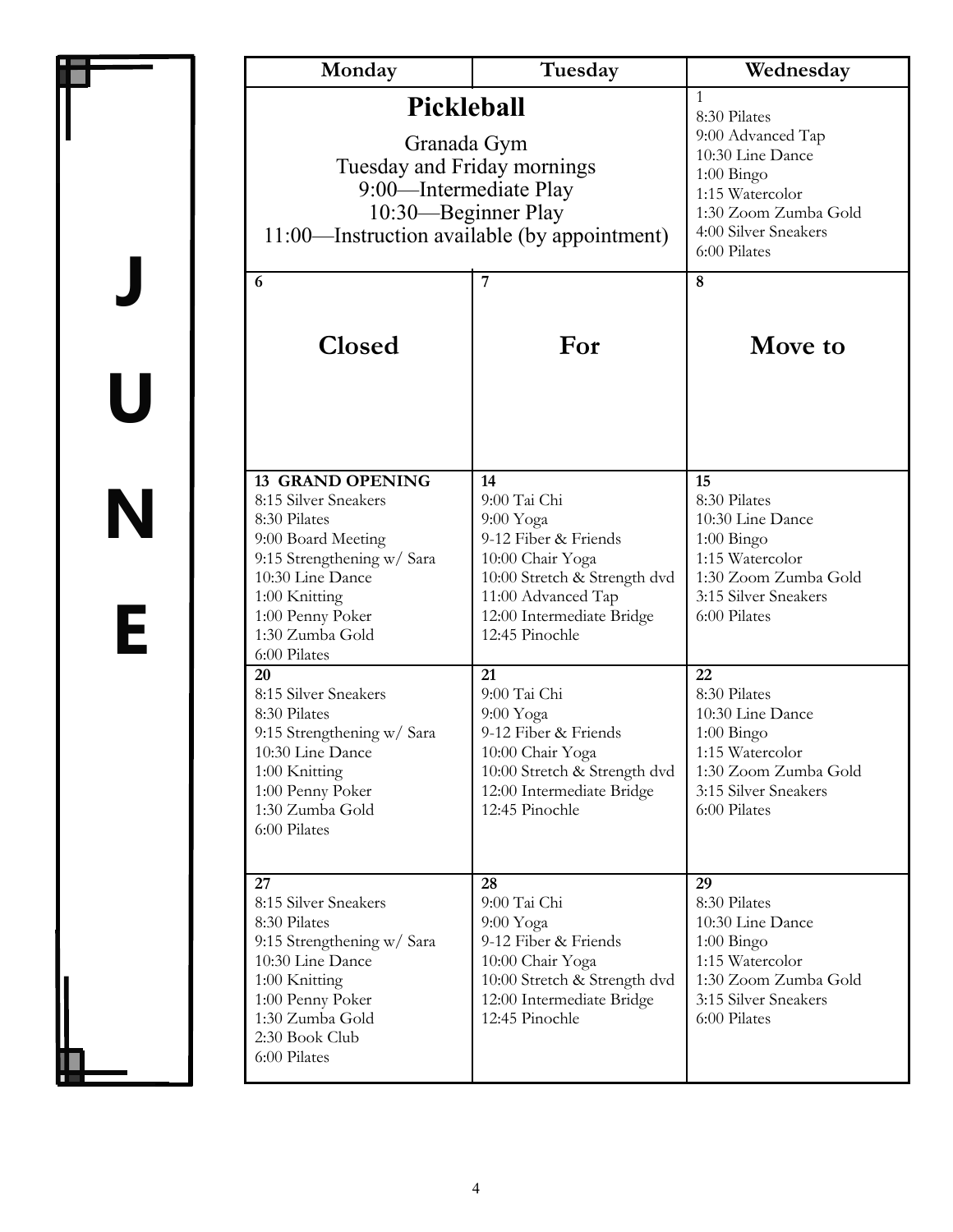|                                                                                                                                                                                                                                                                                                                                                                                     |                                                                                                                                                                                                                                     | Life gets better.                                                                                                                                                                                                                                                                                                                                                                                                                                                                                                |
|-------------------------------------------------------------------------------------------------------------------------------------------------------------------------------------------------------------------------------------------------------------------------------------------------------------------------------------------------------------------------------------|-------------------------------------------------------------------------------------------------------------------------------------------------------------------------------------------------------------------------------------|------------------------------------------------------------------------------------------------------------------------------------------------------------------------------------------------------------------------------------------------------------------------------------------------------------------------------------------------------------------------------------------------------------------------------------------------------------------------------------------------------------------|
| Thursday                                                                                                                                                                                                                                                                                                                                                                            | Friday                                                                                                                                                                                                                              | Family is important to you.                                                                                                                                                                                                                                                                                                                                                                                                                                                                                      |
| $\overline{2}$<br>9:00 Beginner Tap<br>$9:00$ Yoga<br>10:00 LaBlast<br>10:00 Stretch & Strength dvd<br>11:00 Beach(ball) Volleyball<br>12:30 Scrabble<br>12:45 Pinochle<br>1:00 Tai Chi                                                                                                                                                                                             | 3<br>8:15 Silver Sneakers<br>8:30 Pilates<br>9:00 Mah Jongg<br>9:15 Strengthening w/ Sara<br>10:15 Line Dancing<br>1-3 Ice Cream Celebration<br>1-4 Moving Sale                                                                     | And us.                                                                                                                                                                                                                                                                                                                                                                                                                                                                                                          |
| 9<br><b>Leader Center</b><br>16                                                                                                                                                                                                                                                                                                                                                     | 10<br><b>For Active Life</b><br>17                                                                                                                                                                                                  | Country Meadows is family-owned and involved. We<br>understand the value of taking care of families and have<br>been serving seniors for over 30 years. We offer a full range<br>of lifestyle options on a vibrant campus and welcome you<br>to stop by for a personalized visit any day of the week<br>CountryMeadows.com<br><b>COUNTRY MEADOWS</b><br>451 Sand Hill Road, Hershey (across from this center) · 717-533-1880<br>Independent Living   Personal Care<br>≘<br><b>Memory Care   Restorative Care</b> |
| 9:00 Yoga<br>9:00 LaBlast<br>10:00 Beginner Tap<br>10:00 Stretch & Strength dvd<br>11:00 Beach(ball) Volleyball<br>12:30 Scrabble<br>12:45 Pinochle<br>1:00 Tai Chi                                                                                                                                                                                                                 | 8:15 Silver Sneakers<br>8:30 Pilates<br>9:00 Mah Jongg<br>9:15 Strengthening w/ Sara<br>10:15 Line Dancing                                                                                                                          | <u>June</u><br>Coordinator<br><b>Intermediate Bridge:</b><br>Nancy Fuschetti (717-838-2250)                                                                                                                                                                                                                                                                                                                                                                                                                      |
| 23<br>$9:00$ Yoga<br>9:00 LaBlast<br>10:00 Beginner Tap<br>10:00 Stretch & Strength dvd<br>10:15 Investment Club<br>11:00 Beach(ball) Volleyball<br>12:30 Scrabble<br>12:45 Pinochle<br>1:00 Tai Chi<br>30<br>$9:00$ Yoga<br>9:00 LaBlast<br>10:00 Beginner Tap<br>10:00 Stretch & Strength dvd<br>11:00 Beach(ball) Volleyball<br>12:30 Scrabble<br>12:45 Pinochle<br>1:00 Tai Chi | 24<br>8:15 Silver Sneakers<br>8:30 Pilates<br>9:00 Mah Jongg<br>9:15 Strengthening w/ Sara<br>10:15 Line Dancing<br>1<br>8:15 Silver Sneakers<br>8:30 Pilates<br>9:00 Mah Jongg<br>9:15 Strengthening w/ Sara<br>10:15 Line Dancing | June Class Underwriting<br>Zumba: Brenda Berman<br>Tap: Anonymous Tapper<br>Pilates, Yoga, \$ Chair Yoga:<br>Dauphin County Area Agency<br>on Aging<br><b>LaBlast:</b> Country Meadows                                                                                                                                                                                                                                                                                                                           |
|                                                                                                                                                                                                                                                                                                                                                                                     |                                                                                                                                                                                                                                     |                                                                                                                                                                                                                                                                                                                                                                                                                                                                                                                  |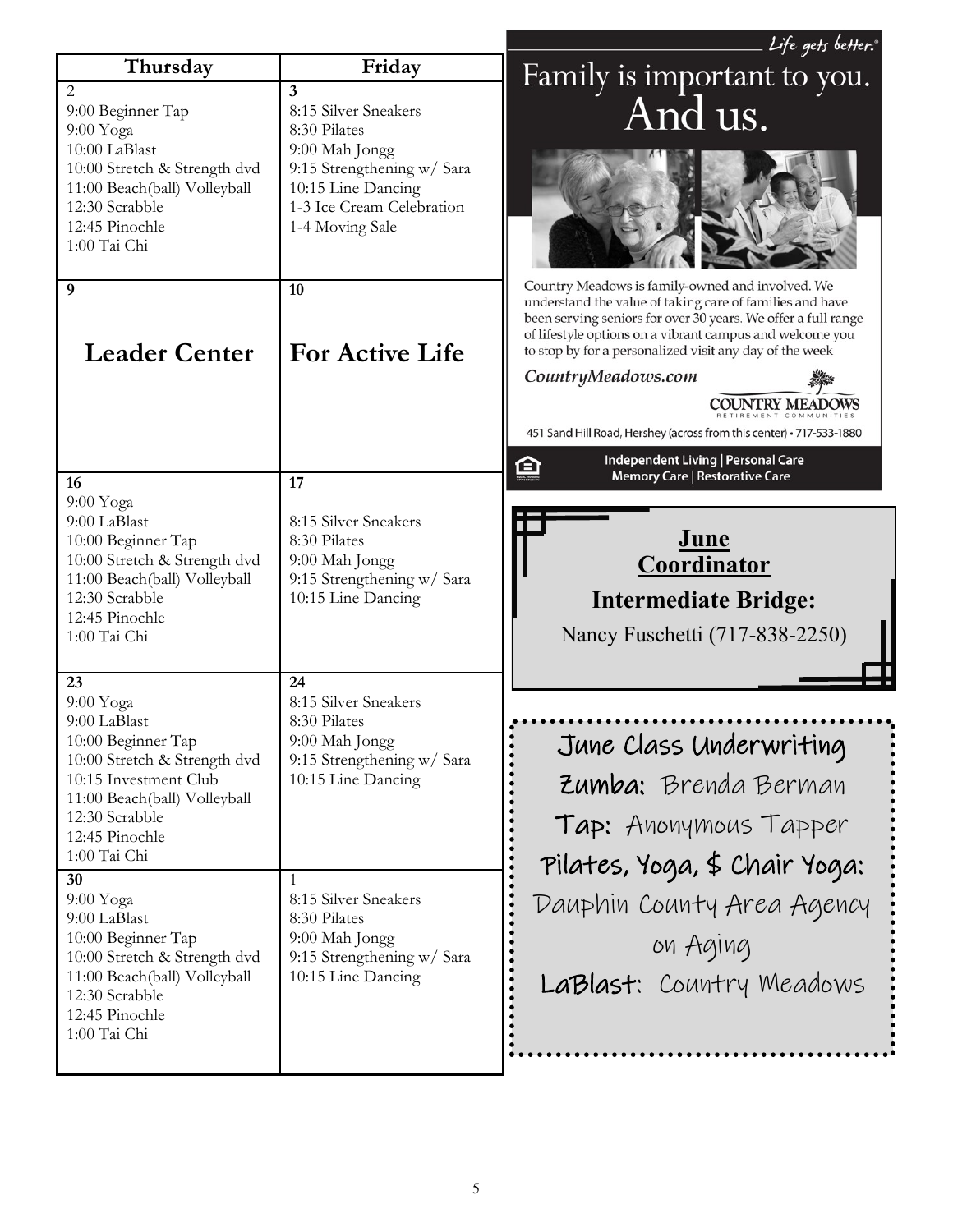| $\overline{\mathsf{L}}$ |  |
|-------------------------|--|

| Monday                                                                                                                                                                                     | Tuesday                                                                                                                                                                            | Wednesday                                                                                                                                 |
|--------------------------------------------------------------------------------------------------------------------------------------------------------------------------------------------|------------------------------------------------------------------------------------------------------------------------------------------------------------------------------------|-------------------------------------------------------------------------------------------------------------------------------------------|
| $\overline{4}$<br>Closed<br>Happy<br><b>Independence Day!</b>                                                                                                                              | 5<br>9:00 Tai Chi<br>$9:00$ Yoga<br>9-12 Fiber & Friends<br>10:00 Chair Yoga<br>10:00 Stretch & Strength dvd<br>11:00 Advanced Tap<br>12:00 Intermediate Bridge<br>12:45 Pinochle  | 6<br>8:30 Pilates<br>10:30 Line Dance<br>$1:00$ Bingo<br>1:15 Watercolor<br>1:30 Zoom Zumba Gold<br>3:15 Silver Sneakers<br>6:00 Pilates  |
| 11<br>8:15 Silver Sneakers<br>8:30 Pilates<br>9:00 Board Meeting<br>9:15 Strengthening w/ Sara<br>10:30 Line Dance<br>1:00 Knitting<br>1:00 Penny Poker<br>1:30 Zumba Gold<br>6:00 Pilates | 12<br>9:00 Tai Chi<br>$9:00$ Yoga<br>9-12 Fiber & Friends<br>10:00 Chair Yoga<br>10:00 Stretch & Strength dvd<br>11:00 Advanced Tap<br>12:00 Intermediate Bridge<br>12:45 Pinochle | 13<br>8:30 Pilates<br>10:30 Line Dance<br>$1:00$ Bingo<br>1:15 Watercolor<br>1:30 Zoom Zumba Gold<br>3:15 Silver Sneakers<br>6:00 Pilates |
| 18<br>8:15 Silver Sneakers<br>8:30 Pilates<br>9:15 Strengthening w/ Sara<br>10:30 Line Dance<br>1:00 Knitting<br>1:00 Penny Poker<br>1:30 Zumba Gold<br>6:00 Pilates                       | 19<br>9:00 Tai Chi<br>$9:00$ Yoga<br>9-12 Fiber & Friends<br>10:00 Chair Yoga<br>10:00 Stretch & Strength dvd<br>11:00 Advanced Tap<br>12:00 Intermediate Bridge<br>12:45 Pinochle | 20<br>8:30 Pilates<br>10:30 Line Dance<br>$1:00$ Bingo<br>1:15 Watercolor<br>1:30 Zoom Zumba Gold<br>3:15 Silver Sneakers<br>6:00 Pilates |
| 25<br>8:15 Silver Sneakers<br>8:30 Pilates<br>9:15 Strengthening w/ Sara<br>10:30 Line Dance<br>1:00 Knitting<br>1:00 Penny Poker<br>1:30 Zumba Gold<br>2:30 Book Club<br>6:00 Pilates     | 26<br>9:00 Tai Chi<br>$9:00$ Yoga<br>9-12 Fiber & Friends<br>10:00 Chair Yoga<br>10:00 Stretch & Strength dvd<br>11:00 Advanced Tap<br>12:00 Intermediate Bridge<br>12:45 Pinochle | 27<br>8:30 Pilates<br>10:30 Line Dance<br>$1:00$ Bingo<br>1:15 Watercolor<br>1:30 Zoom Zumba Gold<br>3:15 Silver Sneakers<br>6:00 Pilates |
|                                                                                                                                                                                            | $\sqrt{0}$<br>is.                                                                                                                                                                  | $\sqrt{\ }$                                                                                                                               |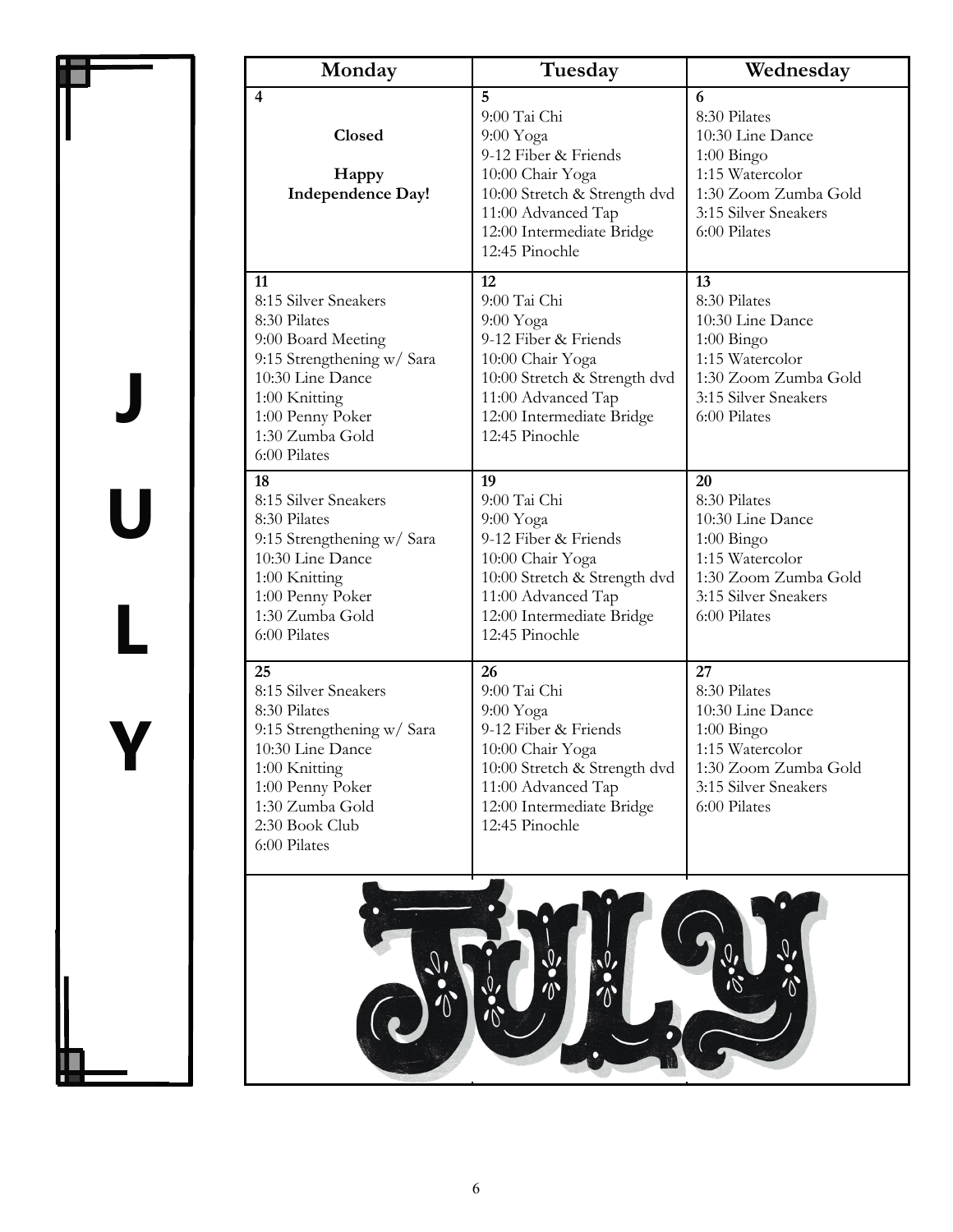| Thursday                                                                                                                                                                              | Friday                                                                                                                                        |                                                                                                                                                                                                                                                                                                                                                                                                                                                                                      |  |
|---------------------------------------------------------------------------------------------------------------------------------------------------------------------------------------|-----------------------------------------------------------------------------------------------------------------------------------------------|--------------------------------------------------------------------------------------------------------------------------------------------------------------------------------------------------------------------------------------------------------------------------------------------------------------------------------------------------------------------------------------------------------------------------------------------------------------------------------------|--|
| $\overline{7}$<br>9:00 Yoga<br>9:00 LaBlast<br>10:00 Beginner Tap<br>10:00 Stretch & Strength dvd<br>11:00 Beach(ball) Volleyball<br>12:30 Scrabble<br>12:45 Pinochle<br>1:00 Tai Chi | 8<br>8:15 Silver Sneakers<br>8:30 Pilates<br>9:00 Mah Jongg<br>9:15 Strengthening w/ Sara<br>10:15 Line Dancing<br>12:00 Intermediate Bridge  | July Class Underwriting<br><b>Zumba:</b> Brenda Berman<br>Tap: Diane Dohner<br>Pilates & Yoga: Anonymous<br>Board Member<br>Chair Yoga: In memory of<br>Mary Crossett<br><b>LaBlast:</b> Country Meadows                                                                                                                                                                                                                                                                             |  |
| 14<br>9:00 Yoga<br>9:00 LaBlast<br>10:00 Beginner Tap<br>10:00 Stretch & Strength dvd<br>11:00 Beach(ball) Volleyball<br>12:30 Scrabble<br>12:45 Pinochle<br>1:00 Tai Chi             | 15<br>8:15 Silver Sneakers<br>8:30 Pilates<br>9:00 Mah Jongg<br>9:15 Strengthening w/ Sara<br>10:15 Line Dancing<br>12:00 Intermediate Bridge |                                                                                                                                                                                                                                                                                                                                                                                                                                                                                      |  |
| 21<br>9:00 Yoga<br>9:00 LaBlast<br>10:00 Beginner Tap<br>10:00 Stretch & Strength dvd<br>11:00 Beach(ball) Volleyball<br>12:30 Scrabble<br>12:45 Pinochle<br>1:00 Tai Chi             | 22<br>8:15 Silver Sneakers<br>8:30 Pilates<br>9:00 Mah Jongg<br>9:15 Strengthening w/ Sara<br>10:15 Line Dancing<br>12:00 Intermediate Bridge | Life gets better.<br>Family is important to you.                                                                                                                                                                                                                                                                                                                                                                                                                                     |  |
| 28<br>$9:00$ Yoga<br>9:00 LaBlast<br>10:00 Beginner Tap<br>10:00 Stretch & Strength dvd<br>11:00 Beach(ball) Volleyball<br>12:30 Scrabble<br>12:45 Pinochle<br>1:00 Tai Chi           | 29<br>8:15 Silver Sneakers<br>8:30 Pilates<br>9:00 Mah Jongg<br>9:15 Strengthening w/ Sara<br>10:15 Line Dancing<br>12:00 Intermediate Bridge | And us.<br>Country Meadows is family-owned and involved. We                                                                                                                                                                                                                                                                                                                                                                                                                          |  |
| <b>July</b><br>Coordinator<br><b>Intermediate Bridge:</b><br>Brenda Erwin (717-503-9211)                                                                                              |                                                                                                                                               | understand the value of taking care of families and have<br>been serving seniors for over 30 years. We offer a full range<br>of lifestyle options on a vibrant campus and welcome you<br>to stop by for a personalized visit any day of the week<br>CountryMeadows.com<br><b>COUNTRY MEADOWS</b><br>ETIREMENT COMMUNITIE<br>451 Sand Hill Road, Hershey (across from this center) • 717-533-1880<br>Independent Living   Personal Care<br>冟<br><b>Memory Care   Restorative Care</b> |  |